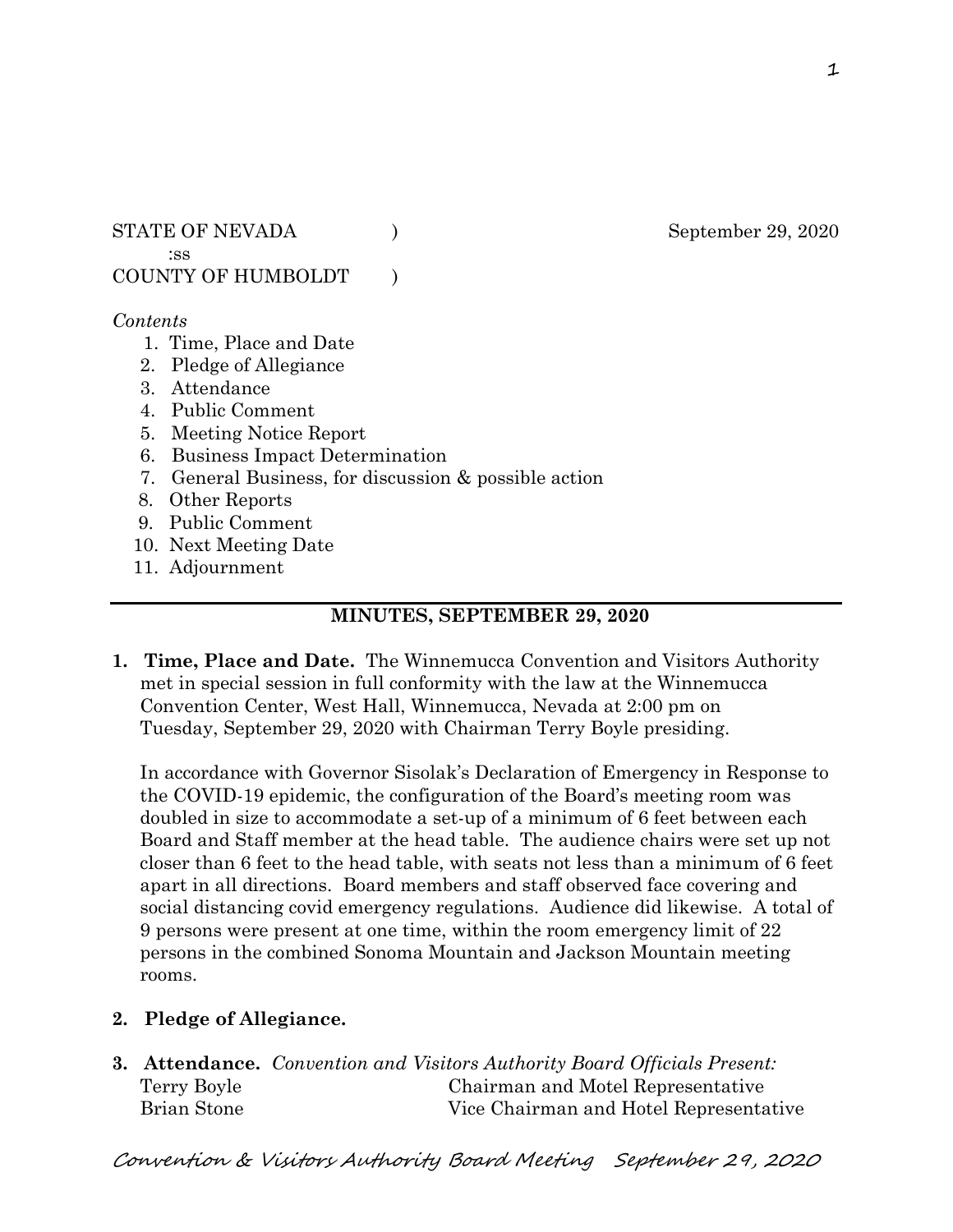| John Arant     | Business Representative                                   |
|----------------|-----------------------------------------------------------|
| Ron Cerri      | County Representative                                     |
| Bill Macdonald | Secretary and Counsel                                     |
|                |                                                           |
|                | Convention and Visitors Authority Board Officials Absent: |
|                |                                                           |

Jim Billingsley Treasurer and City Representative Kendall Swensen Board Administrator

*Staff Members Present:* Kim Petersen Director

*Staff Members Absent:* Shelly Noble **Administrative Clerk** 

*Others Present:* Mary Ann Black Snake River Paint Horse Club Dan McNeley Snake River Paint Horse Club

# **4. Public Comment**

No public comment.

# **5. Meeting Notice Report.**

Chairman Boyle reported that notice, including meeting agenda, was posted by Shelly Noble by 9:00 am Thursday, September 24, 2020 at Humboldt County Library, Court House, Post Office, City Hall and Convention Center West Hall. No persons have requested mailed notice during the past six months.

**6. Business Impact Determination.** Chairman Boyle asked whether any agenda item proposes the adoption by the city or by the county or by the WCVA of any rule, including any ordinance or resolution which would impose, increase or change the basis for the calculation of a fee that is paid in whole or in substantial part by businesses, which would impose a direct and significant economic burden upon a business or directly restrict the formation or expansion of a business, pursuant to NRS Chapter 237? The Chairman called for board or public input thereon; Counsel reported there was no agenda problem; there was no public input thereon. Action was taken.

 *John Arant made a motion that there appears to be no business impacting fee matter on today's agenda. The motion carried, 4-0.* 

# **7. General Business, for discussion & possible action**

 **7.1 Mary Ann Black and Dan McNeley, Snake River Paint Horse Club, Paint, Quarter Horse & All-Breeds Horse Show, May 10-16, 2021 and June 8-13, 2021, request for payment of Winnemucca Events Complex facility fees, for possible action**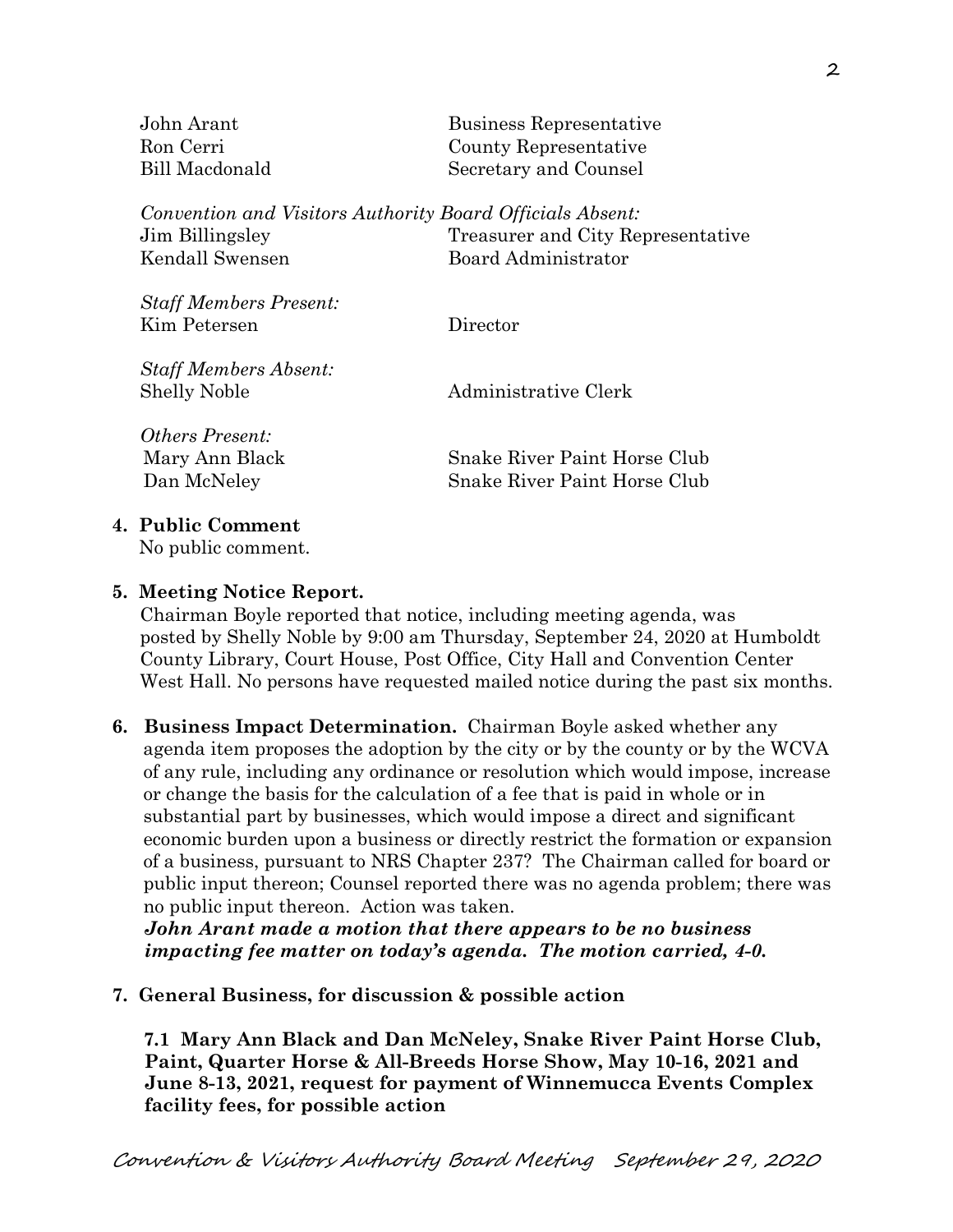Ms. Black and Mr. McNeley have been active with the Snake River Paint Horse Club and produced horse shows at the Idaho Center in Nampa for the past eight years. They attended the Superior Livestock Auction here in late July that had to be moved from the Convention Center to the Event Center so that social distancing guidelines could be followed during the event. While there, they started looking around a bit at the facility and, overall, were impressed with what they saw. They had been looking for a site to host their horse shows since they were "bumped" after eight years from their dates at the Idaho Center and were convinced that our facility might be a good fit. The only part of the facility that they found subpar for the group of participants that follow their shows are the stalls. Our covered pens in barns 4 and 5 consist of stock panels that are at least 25 years old. The owners and horses that attend these types of shows demand privacy stalls so the horses can remain pristine in their appearance and chances of injury are very small. After speaking with Kim, he encouraged them to come before this board for assistance with the facility costs and he started gathering information on the cost of the type of stalls that would be required. Typically, their shows would utilize 200 stalls. Mary Ann estimates that for every horse, there are three people attending that are associated with that horse. These could be owners and their spouses, trainers, etc. Most of the owners and trainers stay in local hotels/motels. The shows also have a fairly large group of paid staff that would also stay in motels. At this time, Mary Ann has begun planning for two 6-day shows here in Winnemucca in 2021. Initially, the dates were in May and June. Now it looks like the second show may be in September, which would work better for everyone. They have many different competitor classes in their shows, including ranch classes so it would attract a broad range of equine enthusiasts. Another segment of their shows is a stock dog trial. They are here today because in order to make a successful transition from Idaho to Winnemucca and move their dates, Mary Ann and Dan need to know if they will receive assistance so they can begin to promote the event in an effort to encourage their participants to travel here for the shows. At this time, they are requesting the WEC facility fees be paid by WCVA and an underwriting to assist with the purchase of awards. *John Arant made a motion to approve an underwriting in the amount of \$22,500 and payment of WEC facility fees for the use of the Event Center, Pavilion and Arena #1 at a cost of \$10,600 per show (\$21,200 for two shows in 2021) to the Snake River Paint Horse Club for their Summer Sizzler events, May 10-16, 2021 and June 8-13, 2021. Motion carried. 4-0.* 

#### **7.2 Approval to purchase up to 150 portable box stalls at a cost not to exceed \$185,000 to replace existing panels stalls under the cover of Barns 4 and 5 on the Winnemucca Events Complex, for discussion and possible action.**

As discussed above, the condition of the box stalls in Barns 4 and 5 on the Winnemucca Events Complex would not be acceptable to competitors that would travel here to compete in the horse shows produced by the Snake River Paint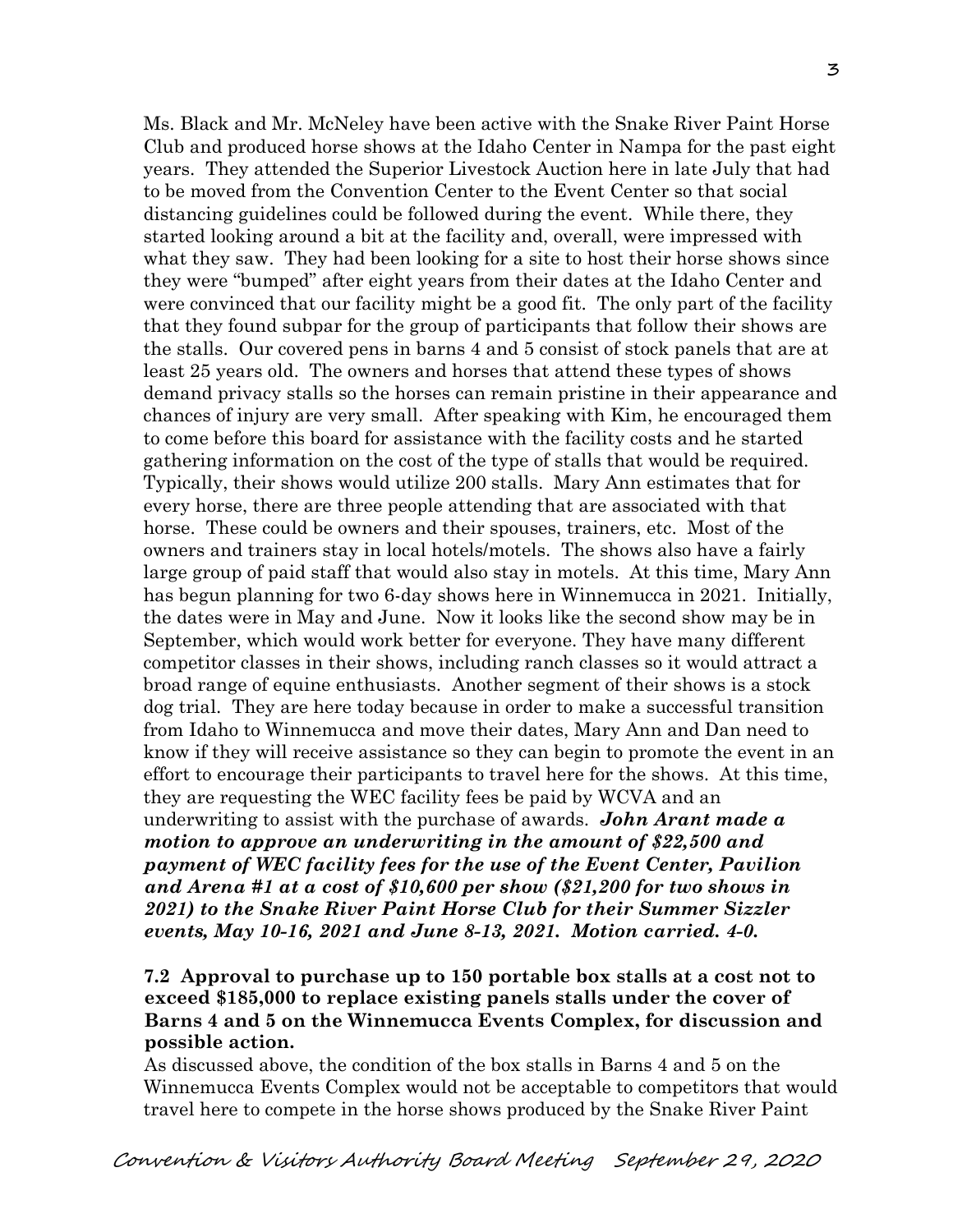Horse Club. Kim has been collecting quotes to construct 138 box stalls. This would be a significant investment but could make our already excellent facility even better. It may also help to bring additional events to the WEC. If this purchase is approved, plus with the existing 150 concrete box stalls we would be able to accommodate these shows. There was additional discussion about the benefits of a concrete or asphalt floor vs dirt. It would be another significant expense but would make clean-up after events faster and more efficient. This has been an issue in the past when booking events too close together – our staff hasn't had time to shovel out each stall. With concrete or asphalt they can just wash everything down and haul it away. The dirt or asphalt floor wasn't an issue for discussion tonight. Mary Ann said that with either type of floor owners would have several bags of shavings in each pen to make sure the horse stays clean. Board members were in favor of moving forward with their support of this event. *Brian Stone made a motion authorizing Kim to go out to bid on 150 box stalls at a cost not to exceed \$185,000. Motion carried, 4-0.*  WCVA may ask Ag #3 to assist with a portion of this purchase at a later date.

#### **7.3 Washoe County High School Rodeo Club, request for payment of Winnemucca Events Complex facility fees, October 24 & 25, 2020, for possible action**

Several weeks ago, Kim was contacted by a representative of the Washoe County High School Rodeo Club about bringing their rodeo here since they were not permitted to compete in Reno. We had the dates available and they will be here later this month. This request is for a 2-day rental of the main outdoor arena at a cost of \$1,000. *Brian Stone made a motion to approve the payment of the Winnemucca Events Complex facility fees in the amount of \$1,000, for the Washoe County High School Rodeo, October 24 & 25, 2020. Motion carried 4-0.*

**14. Public Comment** 

None.

# **15. Regular Business. Next Meeting. The Board confirmed the next regular meeting date of Wednesday, October 21, 2020 4:00 pm.**

#### **16. Adjournment.** *Brian Stone made a motion to adjourn this meeting. Motion carried, 4-0.*

The meeting was adjourned to the next regular meeting, or to the earlier call of the Chairman or to the call of any three (3) members of the Board on three (3) working days notice.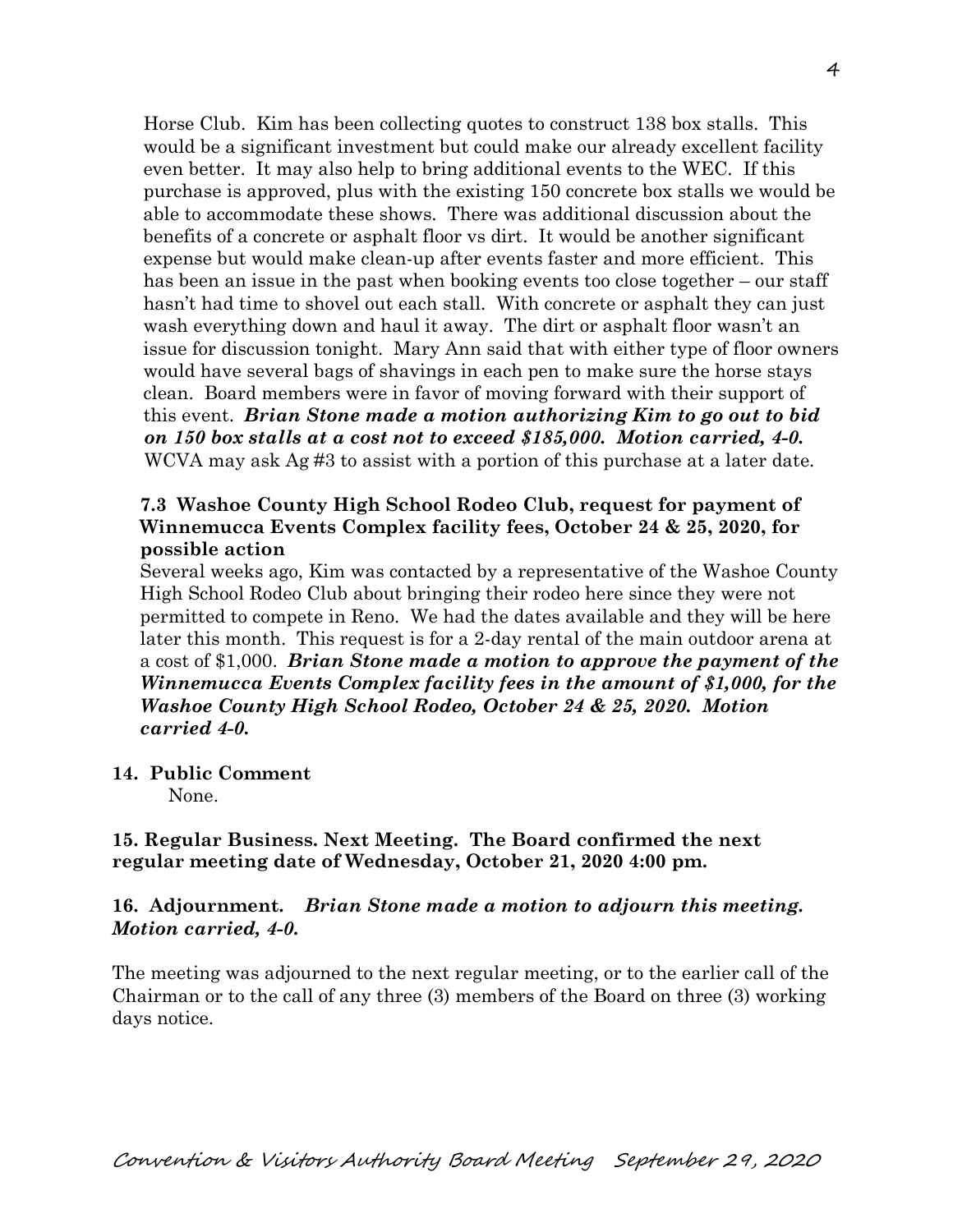Respectfully submitted,

Shelly Noble

| APPROVED ON | <b>2020</b> |
|-------------|-------------|
|             |             |

As written\_\_\_\_\_\_\_\_\_\_\_\_\_\_\_

As corrected \_\_\_\_\_\_\_\_\_\_\_\_\_

Winnemucca Convention & Visitors Authority Board

TERRY BOYLE BRIAN STONE Chairman and Vice Chairman and Motel Representative Hotel Representative

\_\_\_\_\_\_\_\_\_\_\_\_\_\_\_\_\_\_\_\_\_\_\_\_\_\_\_\_\_\_\_ \_\_\_\_\_\_\_\_\_\_\_\_\_\_\_\_\_\_\_\_\_\_\_\_\_\_\_\_\_\_

ABSENT\_\_\_ \_ \_\_\_\_\_\_\_\_\_\_\_\_\_\_\_ \_\_\_\_\_ \_\_\_ \_\_\_\_\_\_\_\_\_\_\_\_\_\_\_\_\_\_ JIM BILLINGSLEY RON CERRI Treasurer and City Representative County Representative

\_\_\_\_\_\_\_\_\_\_\_\_\_\_\_\_\_\_\_\_\_\_\_\_\_\_\_\_\_\_\_\_\_

JOHN ARANT Business Representative

Convention & Visitors Authority Board Meeting September 29, 2020